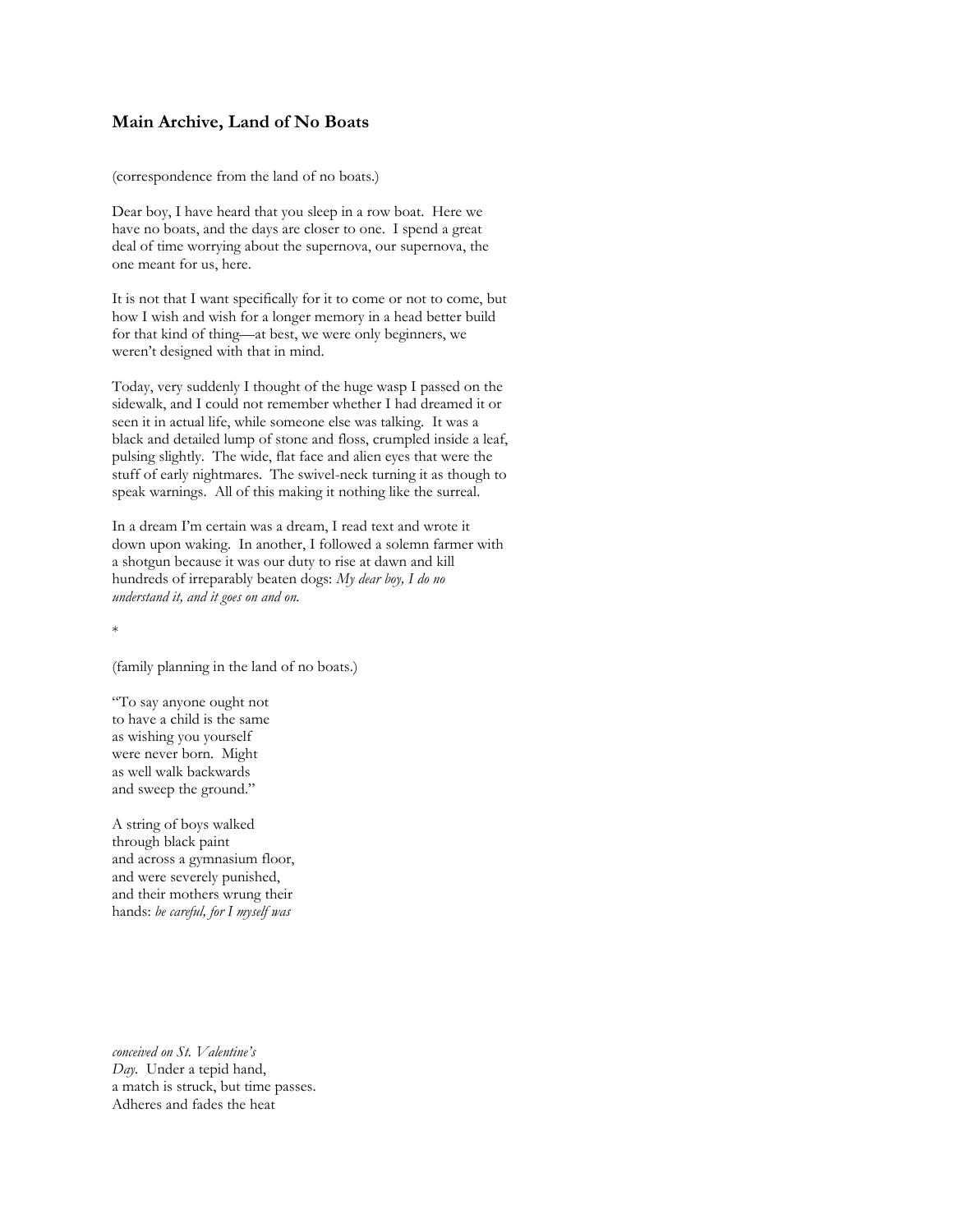to simple ashes and a pool of fashionably colored lamp oil, on which we sail, left behind. It would be an unkind gesture to request a remainder, yet I do it all the time. I am waiting, as I write this, for a boat, a big break;

my heart is heavy and irritable no matter how you move your hands over my body. Are they where they've always been? So hard

to please you now you have become cruel and remind me eagerly that there are no boats to wait for. Also you have become tepid. But please,

I ask of you this one forgiveness—leave it for me and I will be so grateful. I was for all of it, but now I am not sure

what any of it was anymore, or if I just remembered any gentle sailing, called it heat.

\*

(coming of age in the land of no boats.)

The swan, as you would not guess, is in truth a remarkably cruel animal. Mother and I

stopped to feed one, once, on a beach, and when we ran out of food he rose to an awful height

and careened over the sand, and chased is back to our car. Even then, it was becoming clear to me—

that the world is fast and hungry, and wants inevitably more than you've brought—

to be killed by a swan what an obituary. My father once collected a list of

strange deaths, to remind himself, it could be worse. Now, he looks at the mundane

and incremental stillness of his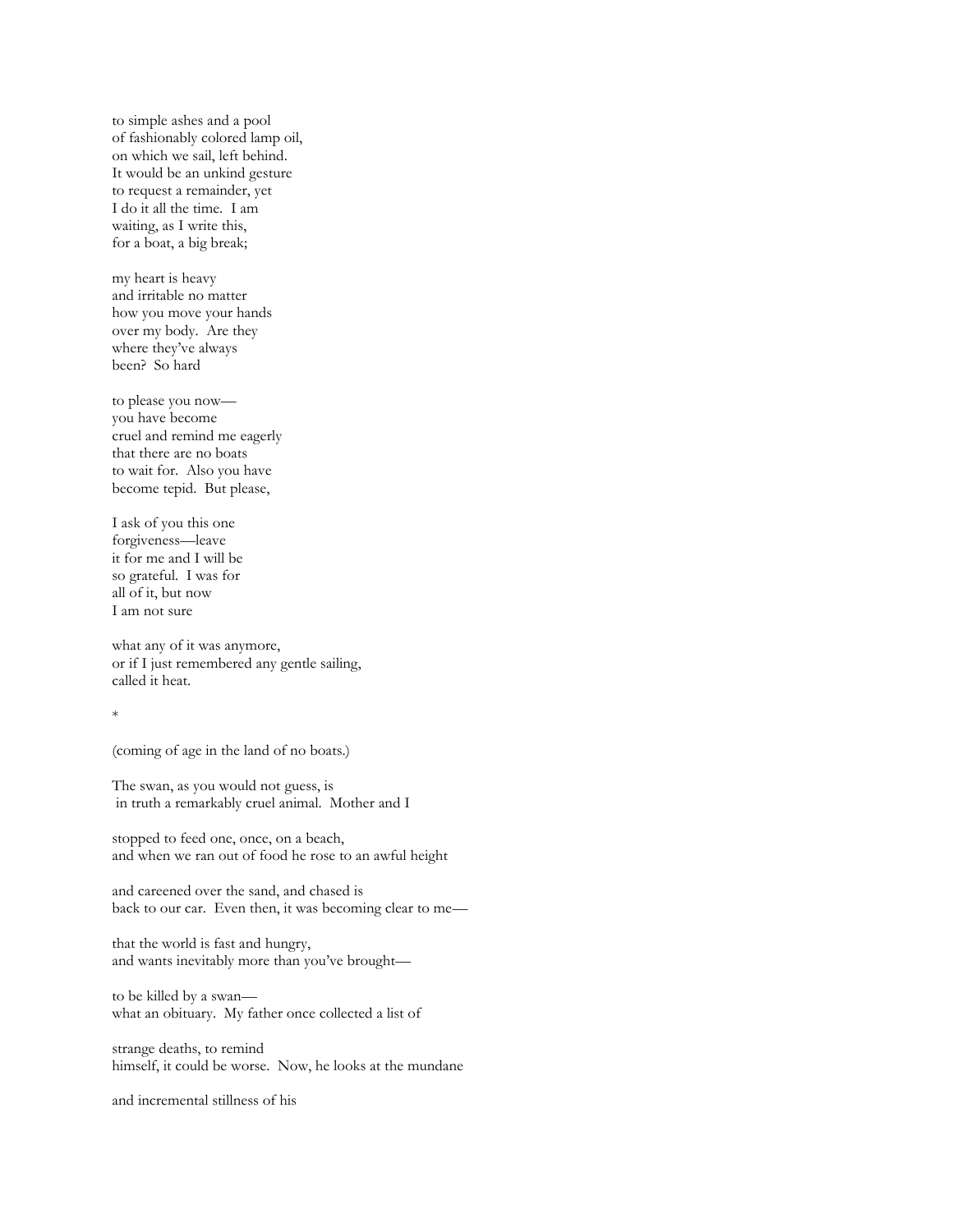only son's body, and has little to say, while eight hundred

miles South, another man who kissed me on my graduation day wants to hang himself

in his jail cell, and there is nothing I can do about it. We have no boats here, we have no need

for them. On a strip of sand by the river, the water birds are strange and hungry.

We do not attempt to feed them these days. We have solemnly learned.

\*

(multi-million dollar tourist industry in the land of no boats.)

home to many fine vehicles though you will notice a refreshing lack of boats because of this you will have to go down our many picturesque rapids & waterfalls in a specially designed shoe or pie-tin our resorts boast the finest accommodations replete with cable television swimming pools hot tubs dining facilities & suites with many modern amenities the sandpiper inn for example offers a waterbed meant to remind you in sleep neither of a canoe on a huge pond nor a great ship out on the open water in a huge sea for example the mediterranean or caribbean one why wait come visit don't worry too much about the differences we hope you enjoy your stay & don't even think about sailing off towards the vast & beautiful sky in one of man's many useless constructions you will not even want to here but if you do be warned.

\*

(fine dining in the land of no boats.)

Darling mind your peppers if you poke them like that they begin to leak

and you haven't touched

your trout and it is quite clear

that you think the gravy is simply awful in which case pass me the gravy car.

You never could be trusted

with these sorts of things

always smuggling oyster crackers into the dining room and setting them afloat in the soup

as you do. I don't

understand why you won't

be direct like me and say whether you have lost your appetite, whether

you are hungry

or not.